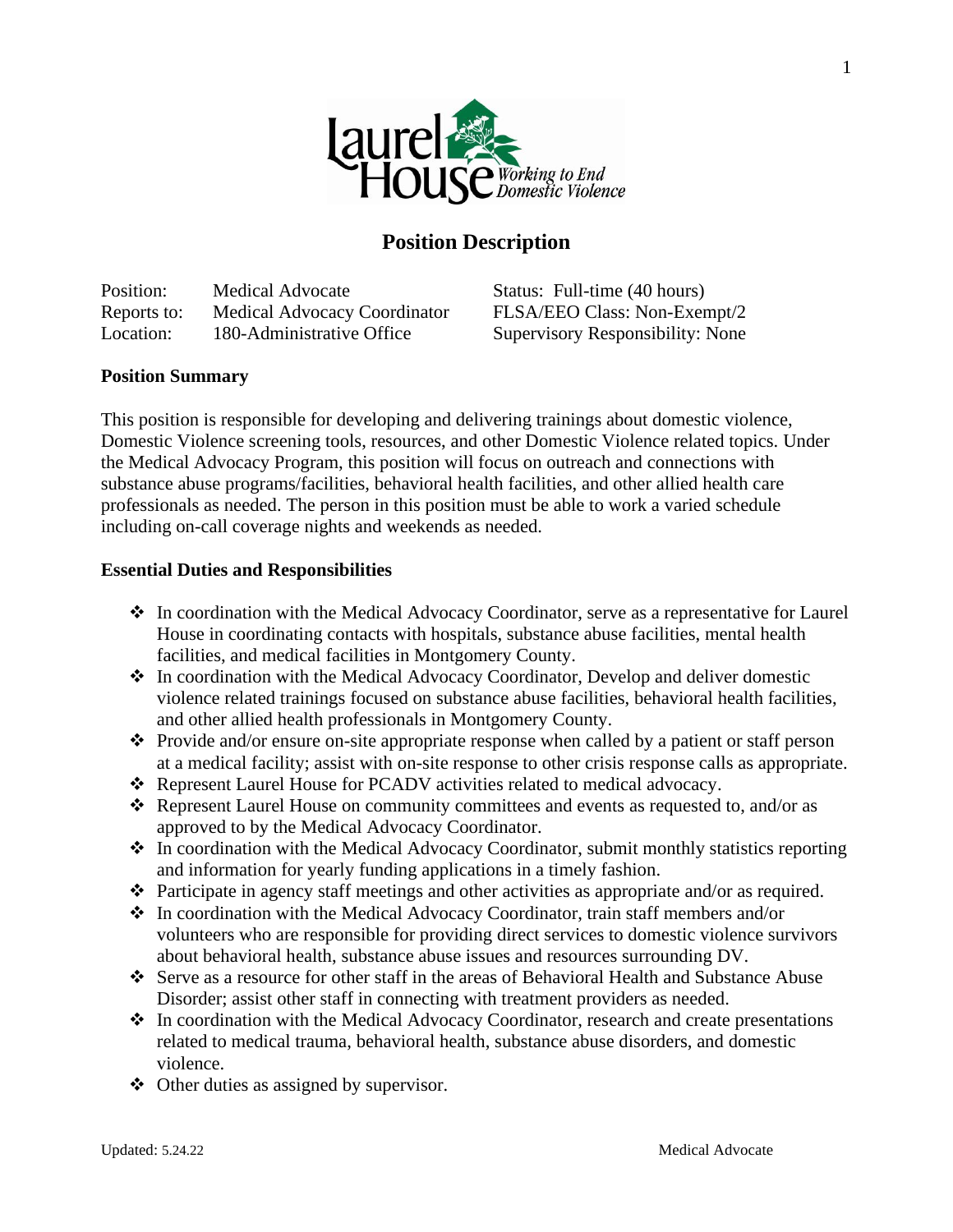#### **Qualifications**

- Demonstrated ability to work effectively with coalitions and committees
- Demonstrated skills in effectively developing training materials, delivering training curriculum and public speaking
- Demonstrated ability to work independently
- Ability to work with diverse populations and be sensitive to the needs of victims of domestic violence
- Ability to work with individuals of diverse cultural backgrounds and beliefs
- Excellent interpersonal skills, verbal and written communication skills
- Ability to represent Laurel House in a professional manner in the community
- Ability to respond effectively in crisis situations
- Bachelor's degree in related field, or equivalent experience. Experience in training health care providers about social services preferred
- Proficient in Microsoft Office Suite Highly motivated with a passion for the mission of Laurel House
- Valid Driver's License and auto insurance and use of working vehicle
- Ability to travel regionally

\_\_\_\_\_\_\_\_\_\_\_\_\_\_\_\_\_\_\_\_\_\_\_\_\_\_\_\_\_\_\_\_\_\_\_\_\_\_\_\_

\_\_\_\_\_\_\_\_\_\_\_\_\_\_\_\_\_\_\_\_\_\_\_\_\_\_\_\_\_\_\_\_\_\_\_\_\_\_\_\_

Employee signature below constitutes employee's understanding of the requirements, essential functions, and duties of the position.

\_\_\_\_\_\_\_\_\_\_\_\_\_\_\_\_\_\_\_\_\_\_\_\_\_\_\_\_\_\_\_\_\_\_\_\_\_\_\_\_ \_\_\_\_\_\_\_\_\_\_\_\_\_\_\_\_\_\_\_\_\_\_\_\_

Print Name Date

Signature

Manager Signature